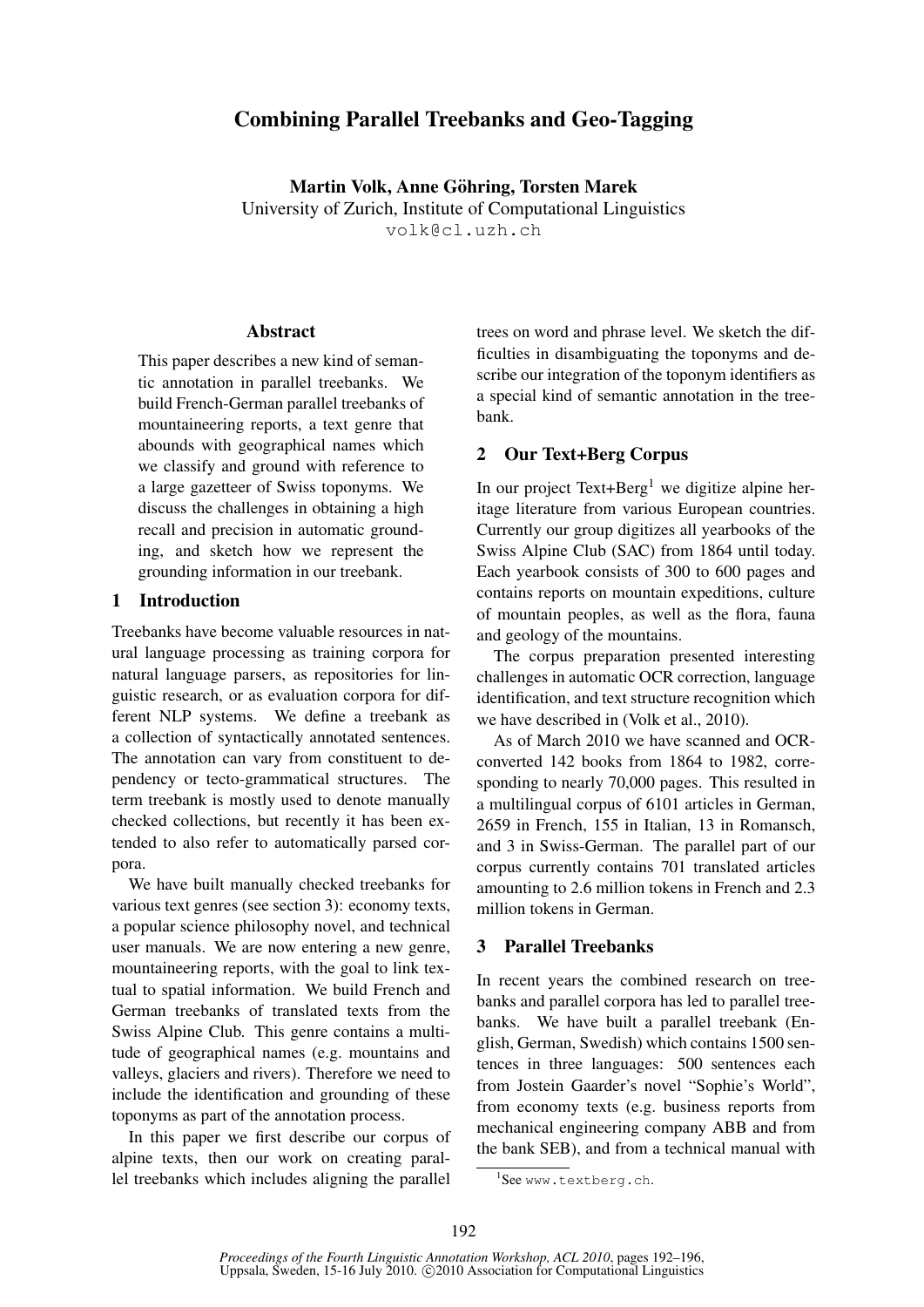usage instructions for a DVD player (Göhring, 2009).

We have annotated the English sentences according to the well-established Penn Treebank guidelines. For German we followed the TIGER annotation guidelines, and we adapted these guidelines also for Swedish (see (Volk and Samuelsson, 2004)). For French treebanking we are looking for inspiration from the Le Monde treebank (Abeillé et al., 2003) and from L'Arboratoire (Bick, 2010). The Le Monde treebank is a constituent structure treebank partially annotated with functional labels. L'Arboratoire is based on constraint grammar analysis but can also output constituent trees.

### 3.1 Our Tree Alignment Tool

After finishing the monolingual trees we aligned them on the word level and phrase level. For this purpose we have developed the TreeAligner (Lundborg et al., 2007). This program comes with a graphical user interface to insert or modify alignments between pairs of syntax trees.<sup>2</sup>

The TreeAligner displays tree pairs with the trees in mirror orientation (one top-up and one topdown). This has the advantage that the alignment lines cross fewer parts of the lower tree. Figure 1 shows an example of a tree pair with alignment lines. The lines denote translation equivalence. Both trees are constituent structure trees, but the edge labels contain function labels (like subject, object, attribute) which can be used to easily convert the trees to dependency structures (cf. (Marek et al., 2009)).

Recently we have extended the TreeAligner's functionality from being solely an alignment tool to also being a powerful search tool over parallel treebanks (Volk et al., 2007; Marek et al., 2008). This enables our annotators to improve the alignment quality by cross-checking previous alignments. This functionality makes the TreeAligner also attractive to a wider user base (e.g. linguists, translation scientists) who are interested in searching rather than building parallel treebanks.

### 3.2 Similar Treebanking Projects

Parallel treebanks have evolved into an active research field in the last decade. Cmejrek et al. (2003) have built a parallel treebank for the specific purpose of machine translation, the Czech-English Penn Treebank with tecto-grammatical dependency trees. Other parallel treebank projects include Croco (Hansen-Schirra et al., 2006) which is aimed at building a English-German treebank for translation studies, LinES an English-Swedish parallel treebank (Ahrenberg, 2007), and the English-French HomeCentre treebank (Hearne and Way, 2006), a hand-crafted parallel treebank consisting of 810 sentence pairs from a Xerox printer manual.

Some researchers have tried to exploit parallel treebanks for example-based or statistical machine translation (Tinsley et al., 2009). Since manually created treebanks are too small for this purpose, various researchers have worked on automatically parsing and aligning parallel treebanks. Zhechev (2009) and Tiedemann and Kotzé (2009) have presented methods for automatic cross-language phrase alignment.

There have been various attempts to enrich treebanks with semantic information. For example, the Propbank project has assigned semantic roles to Penn treebank sentences (Kingsbury et al., 2002). Likewise the SALSA project has added frame-semantic annotations on top of syntax trees from the German TIGER treebank (Burchardt et al., 2006). Frame-semantics was extended to parallel treebanks by (Padó, 2007) and (Volk and Samuelsson, 2007). To our knowledge a treebank with grounded toponym information has not been created yet.

### 4 Geo-Tagging

Named entity recognition is an important aspect of information extraction. But it has also been recognized as important for the access to heritage data.

In a previous project we have investigated methods for named entity recognition in newspaper texts (Volk and Clematide, 2001). In that work we had only distinguished two types of geographical names: city names and country names. This was sufficient for texts that dealt mostly with facts like a company being located in a certain country or having started business in a certain city. In contrast to that, our alpine text corpus deals with much more fine-grained location information: mountains and valleys, glaciers and climbing routes, cabins and hotels, rivers and lakes. In fact the description of movements (e.g. in moun-

 $2$ The TreeAligner has been implemented in Python by Joakim Lundborg and Torsten Marek and is freely available at http://kitt.cl.uzh.ch/kitt/treealigner.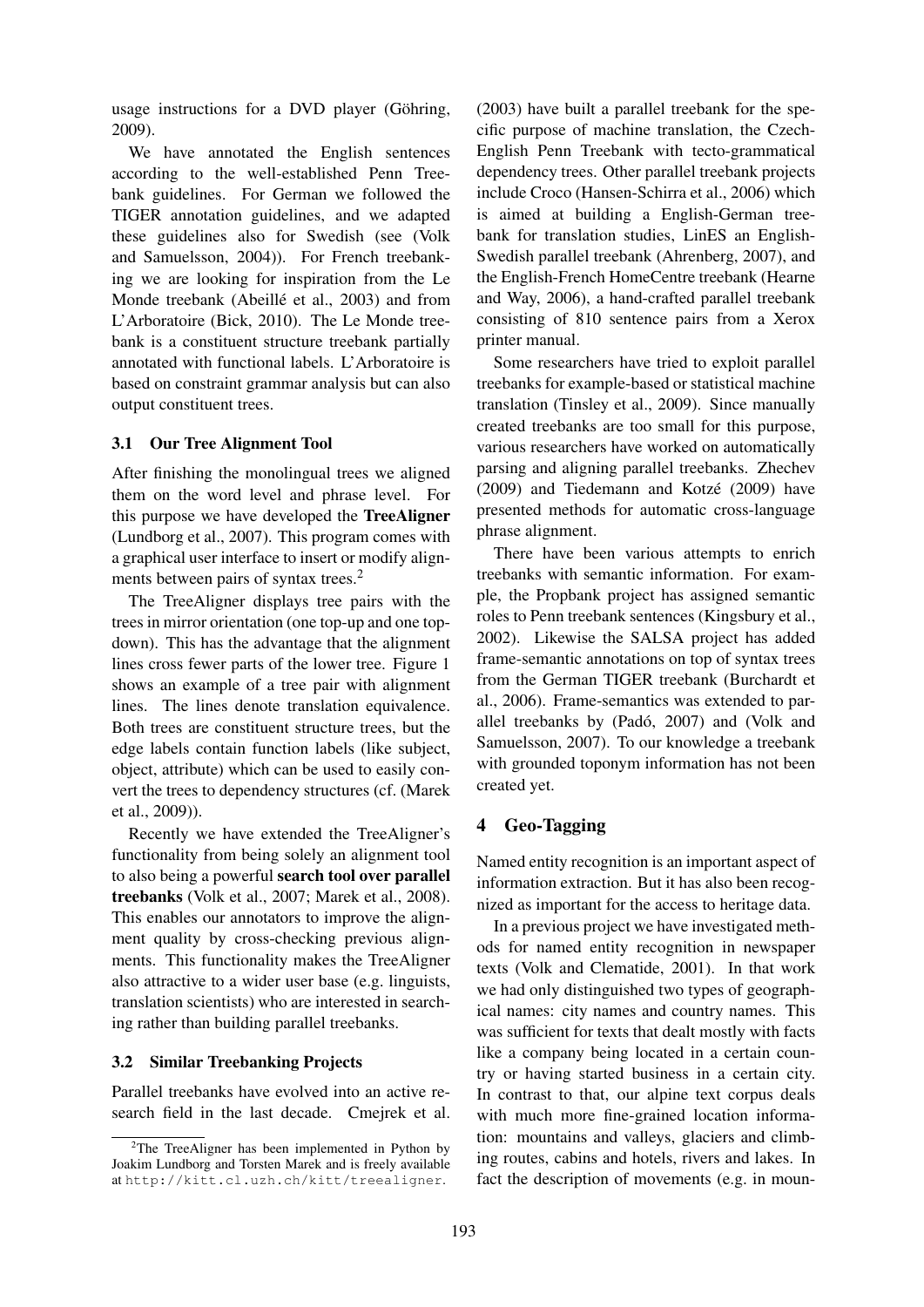

Figure 1: German-French tree pair with alignments in the TreeAligner.

tains) requires all kinds of intricate references to positions and directions in three dimensions.

In order to recognize the geographical names in our corpus we have acquired a large list of Swiss toponyms.

#### 4.1 The SwissTopo Name List

The Swiss Federal Office of Topography (www. swisstopo.ch) maintains a database of all names that appear on its topographical maps. We have obtained a copy of this database which contains 156,755 names in 61 categories. Categories include settlements (10 categories ranging from large cities to single houses), bodies of water (13 categories from major rivers to ponds and wells), mountains (7 categories from mountain ranges to small hills), valleys, mountain passes, streets and man-made facilities (e.g. bridges and tunnels), and single objects like hotels, mountain cabins, monuments etc. Some objects are subclassified according to size. For example, cities are subdivided into main, large, middle and small cities according to their number of inhabitants.

Every name is listed in the SwissTopo database

with its coordinates, its altitude (if applicable and available), the administrative unit to which it belongs (usually the name of a nearby town), and the canton.

### 4.2 A First Experiment: Finding Mountain Names

We selected an article from the SAC yearbook of 1900 to check the precision and recall of automatically identifying mountain names based on the SwissTopo name list. The article is titled "Bergfahrten im Clubgebiet (von Dr. A. Walker)". It is an article in German with a wealth of French mountain names since the author reports about his hikes in the French speaking part of Switzerland. We took the article after OCR without any further manual correction. After our tokenization (incl. the splitting of punctuation symbols) it consisted of 9380 tokens.

We used the SwissTopo mountain names classified as "Massiv, HGipfel, GGipfel, and KGipfel" i.e. the 4 highest mountain classes. They consist of 5588 mountain names. This leads to a recall of 54 mountain names (20 different mountain names) at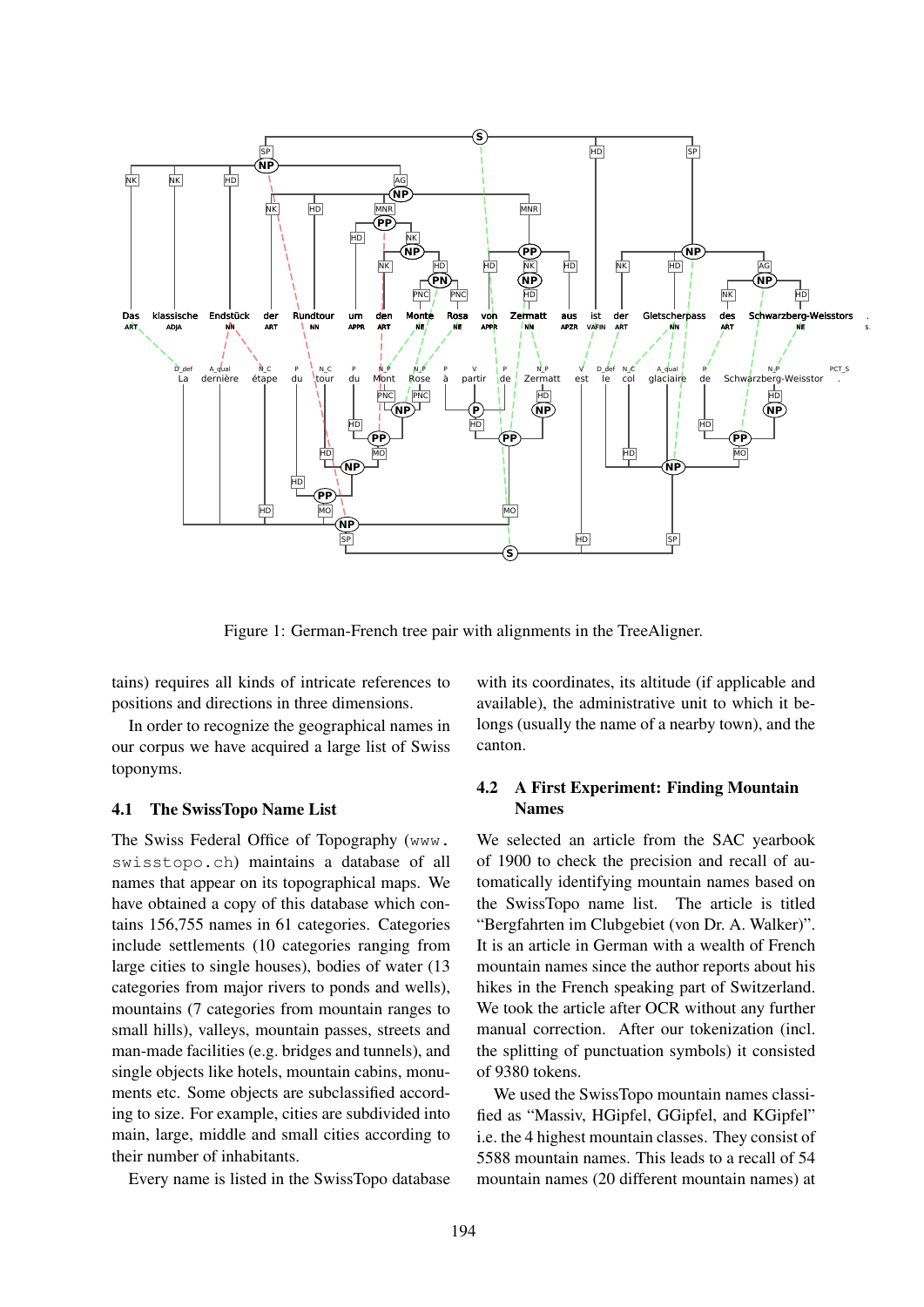the expense of erroneously marking 6 nouns *Gendarm, Haupt, Kamm, Stand, Stein, Turm* as mountain names.

How many mountain names have we missed to identify? A manual inspection showed that there are another 92 mountain names (35 different mountain names) missing. So recall of the naive exact matching is below 40% despite the large gazetteer. We have reported on a number of reasons for missed names in (Volk et al., 2010).

We found that spelling variations and partial coreferences account for the majority of recall problems. In addition we need to disambiguate between name-noun and name-name homographs. This leaves the issue on how to represent the geotagging information in our treebank.

### 5 Geonames in Treebanks

Named entity classification can be divided into name recognition, disambiguation and grounding. The first two steps are applicable to all kinds of names. The final step of grounding the names is different depending on the name types. A person name may be grounded by refering to the person's Wikipedia page. The same could be done for a geographical name. The obvious disadvantage are changing URLs and missing Wikipedia pages. The goal of grounding must be to link the name to the most stable and most reliable "ground". Therefore toponyms are often linked to their geographical coordinates. We have chosen to link the toponyms from our alpine texts to unique identifiers in the SwissTopo database. This works well for Swiss names and particularly well for parallel French-German sentence pairs. The crosslanguage alignment assures that the names are recognized in either language and the classification information can then automatically be transfered to the other language.

In our example in figure 1, the mountain name "Monte Rosa" is listed in SwissTopo with its altitude (4633 m) and its location close to Zermatt. Since "Zermatt" itself occurs in the sentence, this is strong evidence that we have identified the correct mountain, and we will attach its SwissTopo identification number in our treebank. Technically this means we add a reference to the gazetteer and to the identifier within the gazetteer into the XML representation of the linguistic object.

In our German example sentence "Monte Rosa" is annotated as a proper name (PN). This occurrence is phrase 502 in sentence 311 of our treebank. The grounding id  $(g_id)$  is taken from SwissTopo which then allows us to access the geographical coordinates, the altitude and neighborhood information.

```
<nt id="s311_502"
cat="PN"
g_source="SwissTopo"
g_id="7355873" >
```
Instead of integrating the grounding pointers directly in the XML file of the treebank, it is possible to use stand-off annotation by connecting the identifier of the geo-name with the identifier from the gazetteer in a separate file.

The alignments in our parallel treebank lead to the advantage that the grounding information needs to be saved only once. In our example, the corresponding mountain name "Mont Rose" in the French translation is listed in SwissTopo only as a building in the municipality of Genthod in the canton Geneva. Since we have strong evidence from the German sentence, we can rule out this option.

Zermatt itself occurs in both the French and German sentences in our example. It is listed in SwissTopo with its altitude (1616 m) and classified as mid-sized municipality (2000 to 10,000 inhabitants). Zermatt is a unique name in SwissTopo and therefore is grounded via its SwissTopo identifier. Likewise we ground "Schwarzberg Weisstor" (spelled without hyphen in SwissTopo) which is listed as foot pass in the municipality of Saas-Almagell. In case of doubt we could verify that Saas-Almagell and Zermatt are neighboring towns, which indeed they are.

## 6 Conclusions

Grounding toponyms in parallel treebanks represents a new kind of semantic annotation. We have sketched the issues in automatic toponym classification and disambiguation. We are working on a French-German parallel treebank of alpine texts which contain a multitude of toponyms that describe way-points on climbing or hiking routes but also panorama views. We are interested in identifying all toponyms in order to enable treebank access via geographical maps. In the future we want to automatically compute and display climbing routes from the textual descriptions. The annotated treebank will then serve as a gold standard for the evaluation of the automatic geo-tagging.